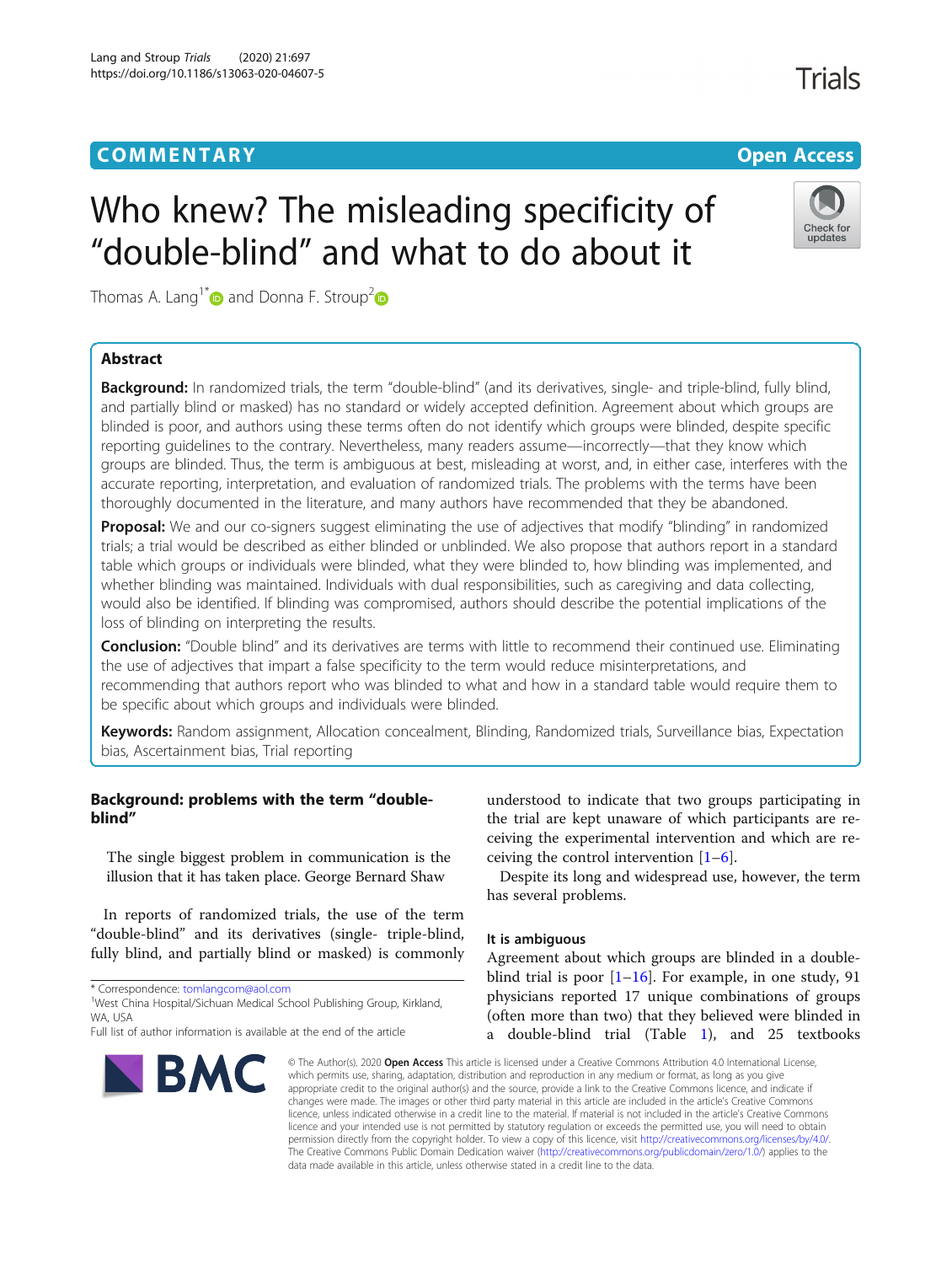<span id="page-1-0"></span>**Table 1** Groups reported to be blinded in a double-blind trial. Data are from 2 studies of  $\textcircled{e}$  130<sup>a</sup> and  $\textcircled{e}$  91<sup>b</sup> physicians and from 2 studies of  $(x)$  83<sup>c</sup> and ( $\Box$ ) 194<sup>d</sup> published randomized trials described as "double-blinded." Combinations of 3 or more groups were often included in the definition of double-blind

| <b>Respondents</b>               | Groups reported to be blinded |                     |                                     |                         |                                            |                      |           |
|----------------------------------|-------------------------------|---------------------|-------------------------------------|-------------------------|--------------------------------------------|----------------------|-----------|
| choosing the                     |                               | $\overline{C}$ are  | Data                                | <b>Outcome</b>          | Data                                       | Other                | "Any $2$  |
| combination, %                   | <b>Patients</b>               | providers           | collectors                          | assessors               | analysts                                   | groups               | groups"   |
| 42 <sup>d</sup>                  | Ξ                             | П                   |                                     | $\blacksquare$          | o                                          |                      |           |
| $38~^{\rm b}$                    |                               |                     |                                     |                         |                                            |                      |           |
| $29$ $^{\rm a}$                  | $\bullet$                     | $\bullet$           | $\bullet$                           | $\bullet$               |                                            |                      |           |
| 36 <sup>d</sup>                  | $\Box$                        |                     |                                     |                         | $\blacksquare$                             |                      |           |
| 17 <sup>a</sup>                  | $\bullet$                     | $\bullet$           | $\bullet$                           | $\bullet$               | $\bullet$                                  |                      |           |
| 17 <sup>a</sup>                  |                               |                     |                                     |                         |                                            | $\overline{\bullet}$ |           |
| 15 <sup>a</sup>                  | $\bullet$                     | $\bullet$           | $\bullet$                           |                         |                                            |                      |           |
| 14 <sup>c</sup>                  | $\pmb{\times}$                |                     |                                     |                         |                                            |                      |           |
| 13 <sup>b</sup>                  |                               |                     |                                     |                         |                                            |                      |           |
| 13 <sup>b</sup>                  |                               |                     |                                     |                         |                                            |                      |           |
| 13 <sup>c</sup>                  |                               |                     |                                     | $\overline{\textbf{x}}$ |                                            |                      |           |
| 11 <sup>a</sup>                  | $\bullet$                     | $\bullet$           |                                     |                         |                                            |                      |           |
| 10 <sup>b</sup>                  |                               |                     |                                     |                         |                                            |                      |           |
| 10 <sup>d</sup>                  | $\Box$                        | о                   |                                     |                         | $\blacksquare$                             |                      |           |
| 7 <sup>b</sup>                   |                               |                     |                                     |                         |                                            |                      |           |
| 7 <sup>b</sup>                   |                               |                     |                                     |                         |                                            |                      |           |
| 7c                               |                               |                     | ×                                   |                         |                                            |                      |           |
| 6 <sup>a</sup>                   | $\bullet$                     |                     | $\bullet$                           |                         |                                            |                      |           |
| 6 <sup>d</sup>                   | $\blacksquare$                |                     |                                     | $\Box$                  |                                            |                      |           |
| 5 <sup>a</sup>                   |                               |                     |                                     |                         |                                            |                      | $\bullet$ |
| $\overline{5^b}$                 | ●                             |                     |                                     |                         |                                            |                      |           |
| 5 <sup>b</sup>                   |                               |                     |                                     |                         |                                            |                      |           |
| 5 <sup>d</sup>                   | $\blacksquare$                |                     |                                     | $\blacksquare$          | $\blacksquare$                             |                      |           |
| 4c                               | $\boldsymbol{\ast}$           | $\boldsymbol{\ast}$ |                                     |                         |                                            |                      |           |
| 4c                               | $\boldsymbol{\ast}$           |                     |                                     | $\pmb{\times}$          |                                            |                      |           |
| $2^{\circ}$                      | $\overline{\textbf{x}}$       |                     | $\overline{\textbf{x}}$             |                         |                                            |                      |           |
| 1 <sup>b</sup>                   |                               |                     |                                     |                         |                                            |                      |           |
| 1 <sup>c</sup><br>1 <sup>c</sup> |                               |                     | $\boldsymbol{\ast}$<br>$\pmb{\ast}$ | $\pmb{\times}$          |                                            |                      |           |
|                                  |                               |                     |                                     |                         | $\boldsymbol{\ast}$                        |                      |           |
| 1 <sup>c</sup><br>1 <sup>c</sup> | $\overline{\bm{x}}$           |                     | $\overline{\bm{x}}$                 | $\boldsymbol{\ast}$     | $\boldsymbol{\ast}$<br>$\overline{\bm{x}}$ |                      |           |
| 1 <sup>c</sup>                   | $\boldsymbol{\ast}$           | $\ast$              | $\pmb{\times}$                      | $\pmb{\times}$          |                                            |                      |           |
| $\leq l$ <sup>d</sup>            | $\blacksquare$                | $\Box$              |                                     | $\blacksquare$          |                                            |                      |           |
| ${<}1^{\rm d}$                   |                               | $\blacksquare$      |                                     | $\Box$                  | $\blacksquare$                             |                      |           |
| ${<}1^{\rm d}$                   |                               |                     |                                     | о                       | $\blacksquare$                             |                      |           |
|                                  |                               |                     |                                     |                         |                                            |                      |           |

<sup>a</sup>Data are from Table 5 in Haahr MT, Hróbjartsson A. Who is blinded in randomized clinical trials? A study of 200 trials and a survey of authors. Clin Trials 2006;3(4):360-5 <sup>b</sup>

<sup>b</sup>Data are from the table in Devereaux PJ, Manns BJ, Ghali WA, et al. Physician interpretations and textbook definitions of blinding terminology in randomized controlled trials. JAMA. 2001;285:2000-3. Of 17 unique group combinations, 9 are shown. Presumably, the remaining 8 combinations included "other groups" thought to be blinded (e.g., laboratory technicians, pharmacists)

c In this study of 83 "double-blind" trials, 49% (41) did not indicate which groups were blinded. Data are from Table 2 in Montori VM, Bhandari M, Devereaux PJ, et al. In the dark: the reporting of blinding status in randomized controlled trials. J Clin Epidemiol 2002;55:787-790

<sup>d</sup>Data are from Table 1 in Viergever RF, Ghersi D. Information on blinding in registered records of clinical trials. Trials 2012 Nov 15;13:210

contained 9 unique combinations [\[1](#page-5-0)]. Another study of 25 "double-blind trials" published in 16 leading journals identified 5 different combinations of participants, assessors, caregivers, and statisticians as being blinded [\[14](#page-5-0)]. Identifying groups in general terms (e.g., investigators, caregivers) is also ambiguous [\[4](#page-5-0)], especially when

individuals have dual roles, such as collecting data and assessing outcomes [[2,](#page-5-0) [4](#page-5-0)–[6\]](#page-5-0).

# It is often uninformative

Even when using the term in an article, many authors do not identify which groups were blinded or how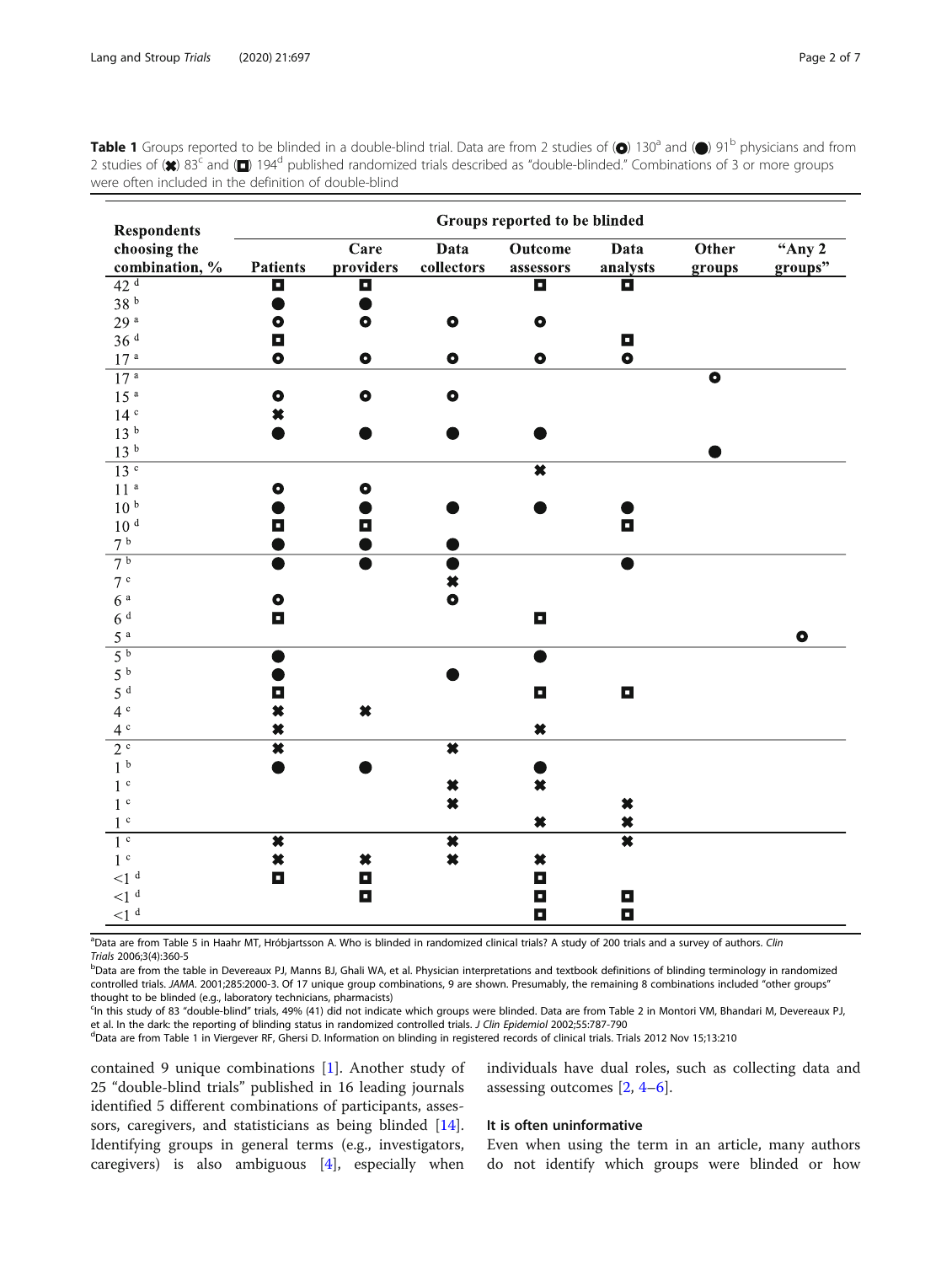blinding was implemented [[1](#page-5-0)–[6](#page-5-0), [9,](#page-5-0) [11](#page-5-0), [12,](#page-5-0) [14](#page-5-0), [16,](#page-5-0) [17](#page-5-0)]. Among 83 published trials reported as being doubleblind, 41 did not identify any group as being blinded [\[9](#page-5-0)]. Without this information, "readers should remain skeptical about [blinding's] effect on bias reduction." [\[2\]](#page-5-0).

# It can be misleading

Many readers assume—incorrectly—that they know which groups are blinded in a double-blind trial (Table [1](#page-1-0)) [\[2](#page-5-0)–[5](#page-5-0), [11](#page-5-0), [15](#page-5-0), [16\]](#page-5-0). Unfortunately, grossly inadequate reporting allows this assumption to go unchallenged when the article is read. (However, several studies have found that many published trials do not include the details of blinding, even when blinding was adequately implemented [[4](#page-5-0)].) In 88 (70%) of 126 registered anesthesia trials, the groups or individuals reported to be blinded in the published results differed from those listed in the corresponding protocols [\[16\]](#page-5-0).

# It is inadequate

The suggestion to establish explicit definitions for the term [\[7,](#page-5-0) [18\]](#page-5-0) is complicated by the fact that several groups or individuals can be blinded. Limiting "double-blind" to trials in which only 2 specific groups are blinded leaves other combinations without an equivalent term.

# It is often confused with allocation concealment

In randomized trials, the allocation schedule (the list indicating the group to which the next participant will be assigned, in random order) has to be kept secret to prevent group assignment from being manipulated. That is, allocation concealment minimizes selection bias before participants have been assigned to experimental groups, whereas blinding minimizes surveillance, expectation, and ascertainment bias after group assignment. Many readers are not aware of this difference [\[2](#page-5-0), [5](#page-5-0), [6](#page-5-0), [8](#page-5-0), [12](#page-5-0), [13](#page-5-0), [15,](#page-5-0) [18](#page-5-0)–[20](#page-5-0)], perhaps because the terms "allocation" and "blinding" indicate neither the similarities nor the differences between the concepts.

# It is often mistakenly believed to be required in a randomized trial and to be essential to the trial's validity [\[1](#page-5-0), [2](#page-5-0), [5,](#page-5-0) [11](#page-5-0), [13](#page-5-0), [15,](#page-5-0) [16](#page-5-0), [19](#page-5-0)–[21](#page-5-0)]

"A randomised trial can be methodologically sound and not be double blind or, conversely, double blind and not methodologically sound." [\[2](#page-5-0)]. Said another way, "Let us examine the placebo somewhat more critically, however, since it and 'double blind' have reached the status of fetishes in our thinking and literature. The Automatic Aura of Respectability, Infallibility, and Scientific Savoirfaire which they possess for many can be easily shown to be undeserved in certain circumstances." [[21\]](#page-5-0).

# In some situations, it can be confused with the condition of being without sight [\[2](#page-5-0), [5,](#page-5-0) [12](#page-5-0), [20](#page-5-0), [22,](#page-5-0) [23](#page-5-0)]

Some authors prefer "masking" to "blinding," although the meaning of either term in a clinical trial may not be readily apparent to nonnative English speakers [[18](#page-5-0), [22](#page-5-0)]. Further, some authors use the terms interchangeably [\[5](#page-5-0)–[7](#page-5-0), [10](#page-5-0)–[12,](#page-5-0) [15](#page-5-0), [18](#page-5-0), [24,](#page-5-0) [25\]](#page-5-0), others insist that only masking be used [[17](#page-5-0), [20](#page-5-0), [23](#page-5-0)], and still others insist that only blinding be used [[2](#page-5-0), [5](#page-5-0), [22](#page-5-0)]. In addition, masking is sometimes used to describe how treatments are made indistinguishable [[18](#page-5-0), [19,](#page-5-0) [25](#page-5-0), [26\]](#page-6-0), whereas blinding usually indicates which *groups* are unaware of treatment assignment  $[1-6]$  $[1-6]$  $[1-6]$  $[1-6]$  $[1-6]$ . Finally, searching the literature for "blinded," "partially blind," or "fully blind" randomized trials also identifies dozens of unwanted citations to the condition of being without sight.

# It is unrealistic

The problem with trying to identify in a single term the groups who are blinded in a trial is that the number of pairs is potentially large. The literature identifies 11 groups or individuals who could be blinded: participants, care providers, data collectors and managers, trial managers, pharmacists  $[27]$ , laboratory technicians  $[1]$  $[1]$ , outcome assessors (who collect data on outcomes), outcome adjudicators (who confirm that an outcome meets established criteria), statisticians [[2](#page-5-0), [4,](#page-5-0) [6,](#page-5-0) [11](#page-5-0)–[13](#page-5-0)], and sometimes even members of data monitoring and safety committees  $\begin{bmatrix} 1, 3, 4, 6, 11, 17 \end{bmatrix}$  $\begin{bmatrix} 1, 3, 4, 6, 11, 17 \end{bmatrix}$  $\begin{bmatrix} 1, 3, 4, 6, 11, 17 \end{bmatrix}$  $\begin{bmatrix} 1, 3, 4, 6, 11, 17 \end{bmatrix}$  $\begin{bmatrix} 1, 3, 4, 6, 11, 17 \end{bmatrix}$  $\begin{bmatrix} 1, 3, 4, 6, 11, 17 \end{bmatrix}$  $\begin{bmatrix} 1, 3, 4, 6, 11, 17 \end{bmatrix}$  $\begin{bmatrix} 1, 3, 4, 6, 11, 17 \end{bmatrix}$  $\begin{bmatrix} 1, 3, 4, 6, 11, 17 \end{bmatrix}$  $\begin{bmatrix} 1, 3, 4, 6, 11, 17 \end{bmatrix}$  $\begin{bmatrix} 1, 3, 4, 6, 11, 17 \end{bmatrix}$  $\begin{bmatrix} 1, 3, 4, 6, 11, 17 \end{bmatrix}$  $\begin{bmatrix} 1, 3, 4, 6, 11, 17 \end{bmatrix}$  and manuscript writers  $\begin{bmatrix} 3, 1, 1 \end{bmatrix}$  $\begin{bmatrix} 3, 1, 1 \end{bmatrix}$  $\begin{bmatrix} 3, 1, 1 \end{bmatrix}$ [6,](#page-5-0) [11,](#page-5-0) [16](#page-5-0), [17](#page-5-0)]. These 11 groups can form 55 unique pairs. Even limiting the possibilities to 5 groups commonly recommended for blinding [\[15,](#page-5-0) [28](#page-6-0)]—participants, care providers, data collectors, outcome assessors, and statisticians—leaves 10 possible combinations.

# Proposed solutions

As near as we can tell, despite the above problems and several calls to abandon the term  $[1, 5, 6, 9, 11, 12, 16,$  $[1, 5, 6, 9, 11, 12, 16,$  $[1, 5, 6, 9, 11, 12, 16,$  $[1, 5, 6, 9, 11, 12, 16,$  $[1, 5, 6, 9, 11, 12, 16,$  $[1, 5, 6, 9, 11, 12, 16,$  $[1, 5, 6, 9, 11, 12, 16,$  $[1, 5, 6, 9, 11, 12, 16,$  $[1, 5, 6, 9, 11, 12, 16,$  $[1, 5, 6, 9, 11, 12, 16,$  $[1, 5, 6, 9, 11, 12, 16,$  $[1, 5, 6, 9, 11, 12, 16,$  $[1, 5, 6, 9, 11, 12, 16,$  $[1, 5, 6, 9, 11, 12, 16,$  $[1, 5, 6, 9, 11, 12, 16,$ [28\]](#page-6-0), only one substitute for double-blinding has been proposed in the literature: "subject- and assessor-blind" [[29\]](#page-6-0). Aside from being somewhat awkward, the term assumes that double-blinding applies only to subjects and assessors, which, although reasonable, is not uniformly accepted.

The terms "fully blinded" or "partially blinded" do appear in the literature, but not as substitutes for substitutes for double-blinding or single-blinding [\[27](#page-6-0)]. Although both are used in randomized trials, they involve randomly assigning treatments, not groups, and can be applied to subsets of individuals within groups. For example, participants who could receive either an active drug or a placebo would be "fully blinded," whereas participants who know they are receiving an active drug but not which one, would be "partially blinded."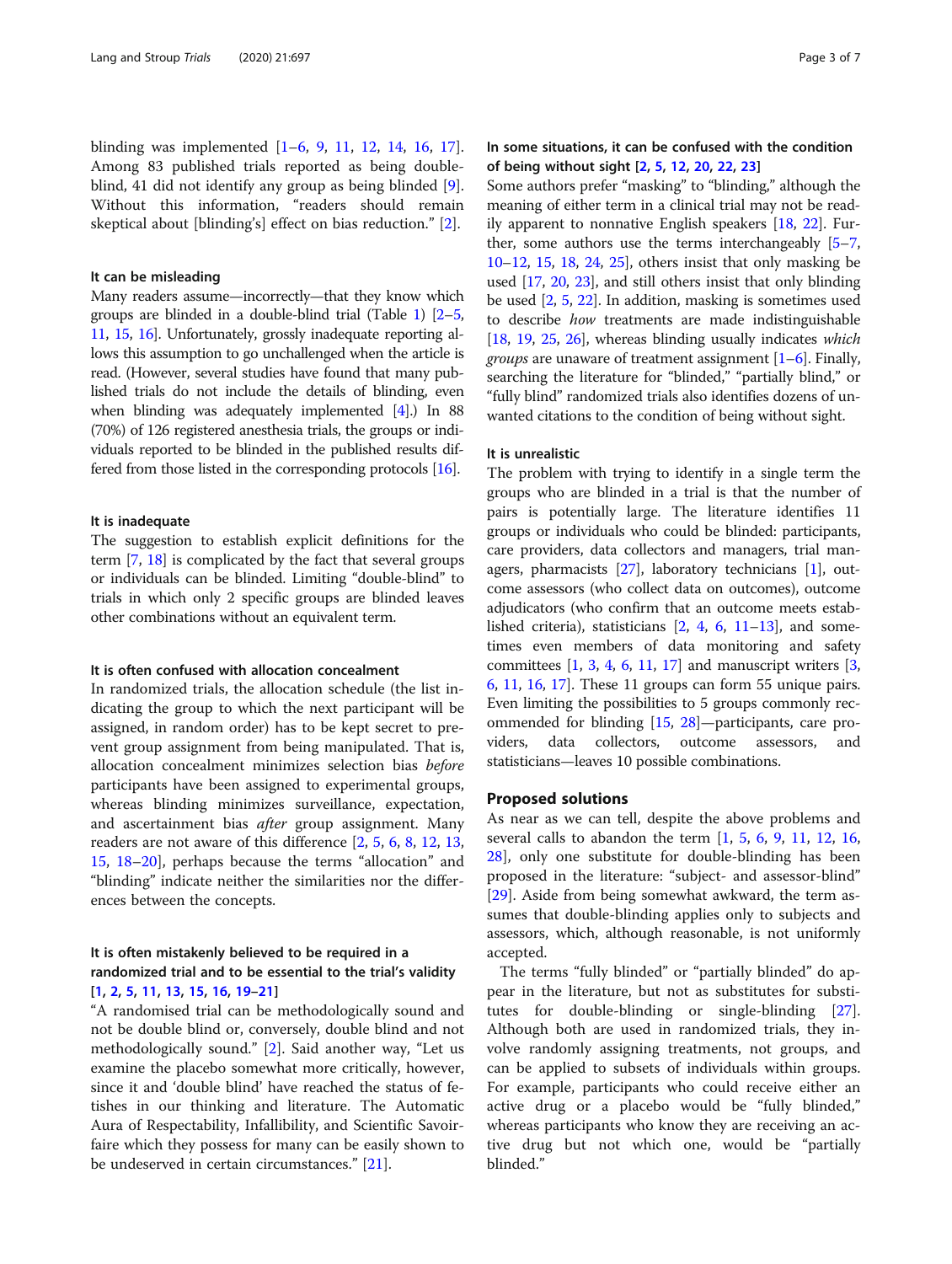We considered blinding "assignment concealment [[24\]](#page-5-0)" because it accurately indicates that group assignment is what is hidden. It does not imply which groups are involved and has no history of doing so. It also eliminates the blinding-masking controversy and is not associated with other, less-technical meanings. Further, the relationship between blinding and "allocation concealment" is not apparent, but allocation concealment and assignment concealment are two sides of the same coin: they clearly indicate that two different components of the trial are concealed: the allocation schedule and group assignment, one term indicating group concealment before assignment and one after.

However, assignment concealment does not work well as a label. We concluded that "a concealed assignment trial" was unlikely to replace "a blinded trial." Likewise, its use can be awkward: "group assignment was concealed from participants" was unlikely to replace "participants were blinded to treatment." Further, as noted above, for better or worse, the mere use of the term "blinding" is widely considered to indicate study quality, and we concluded that authors would be unwilling to give up using this prized and familiar term. Finally, many people believed that "concealment" should be reserved for, or would be confused with, allocation concealment.

# Proposal

The term "blinding" is so firmly established that a simple substitute term, even if we could find one, is unlikely to be acceptable. Instead, we propose two changes in reporting trials described as blinded.

Our first proposal is to eliminate the use of adjectives that modify "blinded": single-, double-, triple-, observer-, personnel-, rater-, observer-, fully or partially blinded, or any other qualifier that would make "blinded" seem more specific than it is. A trial would be described as either blinded or unblinded. Using "blinding" as a verb in a sentence would also be helpful. Such use encourages specificity by requiring a noun, usually which groups were blinded: "We blinded caregivers and data assessors" or "caregivers and data assessors were blinded."

We wholeheartedly endorse the near-universal recommendation that authors report whether or not the trial was blinded  $[4, 10, 14–16]$  $[4, 10, 14–16]$  $[4, 10, 14–16]$  $[4, 10, 14–16]$  $[4, 10, 14–16]$  $[4, 10, 14–16]$  $[4, 10, 14–16]$  $[4, 10, 14–16]$ , who was blinded  $[1–7, 9–13]$  $[1–7, 9–13]$  $[1–7, 9–13]$  $[1–7, 9–13]$  $[1–7, 9–13]$  $[1–7, 9–13]$  $[1–7, 9–13]$  $[1–7, 9–13]$  $[1–7, 9–13]$ , [15,](#page-5-0) [16,](#page-5-0) [19](#page-5-0), [20,](#page-5-0) [22](#page-5-0), [30,](#page-6-0) [31](#page-6-0)], how they were blinded [\[2](#page-5-0), [4](#page-5-0)– [6,](#page-5-0) [12,](#page-5-0) [13](#page-5-0), [19](#page-5-0), [20,](#page-5-0) [26,](#page-6-0) [30](#page-6-0), [31](#page-6-0)], and whether the method of blinding was likely to be successful [[28,](#page-6-0) [32](#page-6-0)], including the degree of similarity between the experimental and control interventions [[31\]](#page-6-0).

Accordingly, our second proposal is to have all trials described as blinded include the details in a standard "Who Knew" table (Table [2\)](#page-4-0). This table has two parts: a required part and a supplemental part. The required part would indicate whether each of the 6 groups most

commonly blinded (the person assigning participants to groups, participants, caregivers, data collectors and managers, outcome assessors, and statisticians) was or was not blinded, what information they were blinded to, how blinding was implemented, and whether blinding was maintined during the trial. The supplemental part, used when necessary, would present the same data for any other group or individual who was blinded. Individuals with dual responsibilities, such as caregiving and data collecting, would be identified in the same row heading. If blinding was compromised, authors should report the fact in the table and indicate in the text the potential implications that loss of blinding might have for interpreting the results.

# Conclusions

"Blinding" as a concept to reduce bias has been used for more than 200 years [\[34](#page-6-0)], and "double-blind" as a term has been used in clinical trials for 70 years [\[35](#page-6-0)]. Even with the substantial support in the literature for abandoning its use, finding a simple, acceptable replacement seems unlikely. Instead, eliminating the use of adjectives that impart a false specificity to the term would reduce misinterpretations, and recommending that authors report who was blinded to what and how in a standard table would require them to be more specific about which groups and individuals were blinded.

# Thomas A. Lang, MA

Principal, Tom Lang Communications and Training International

Adjunct Instructor, Medical Writing and Editing Program, University of Chicago Professional Education

Senior Editor, West China Hospital/Sichuan Medical School, Chengdu, China

# Donna F. Stroup, PhD, MSc

Principal, Data for Solutions, Inc.

Adjunct Instructor, Medical Writing and Editing Program, University of Chicago Professional Education

Co-signers (in alphabetical order):

Matthias Egger, MD, MSc, FFPH: Professor of Epidemiology and Public Health and former Director, Institute of Social and Preventive Medicine, University of Bern, and President, National Research Council, Swiss National Science Foundation. Former co-editor, International Journal of Epidemiology

Forough Farrokhyar, MPhil, PhD: Professor and Research Director, Department of Surgery, Department of Health, Evidence and Impact, McMaster University

Robert Fletcher, MD: Professor Emeritus of Population Medicine, Harvard Medical School; founding Co-Editor, Journal of General Internal Medicine; former Co-Editor-in-Chief, Annals of Internal Medicine; founding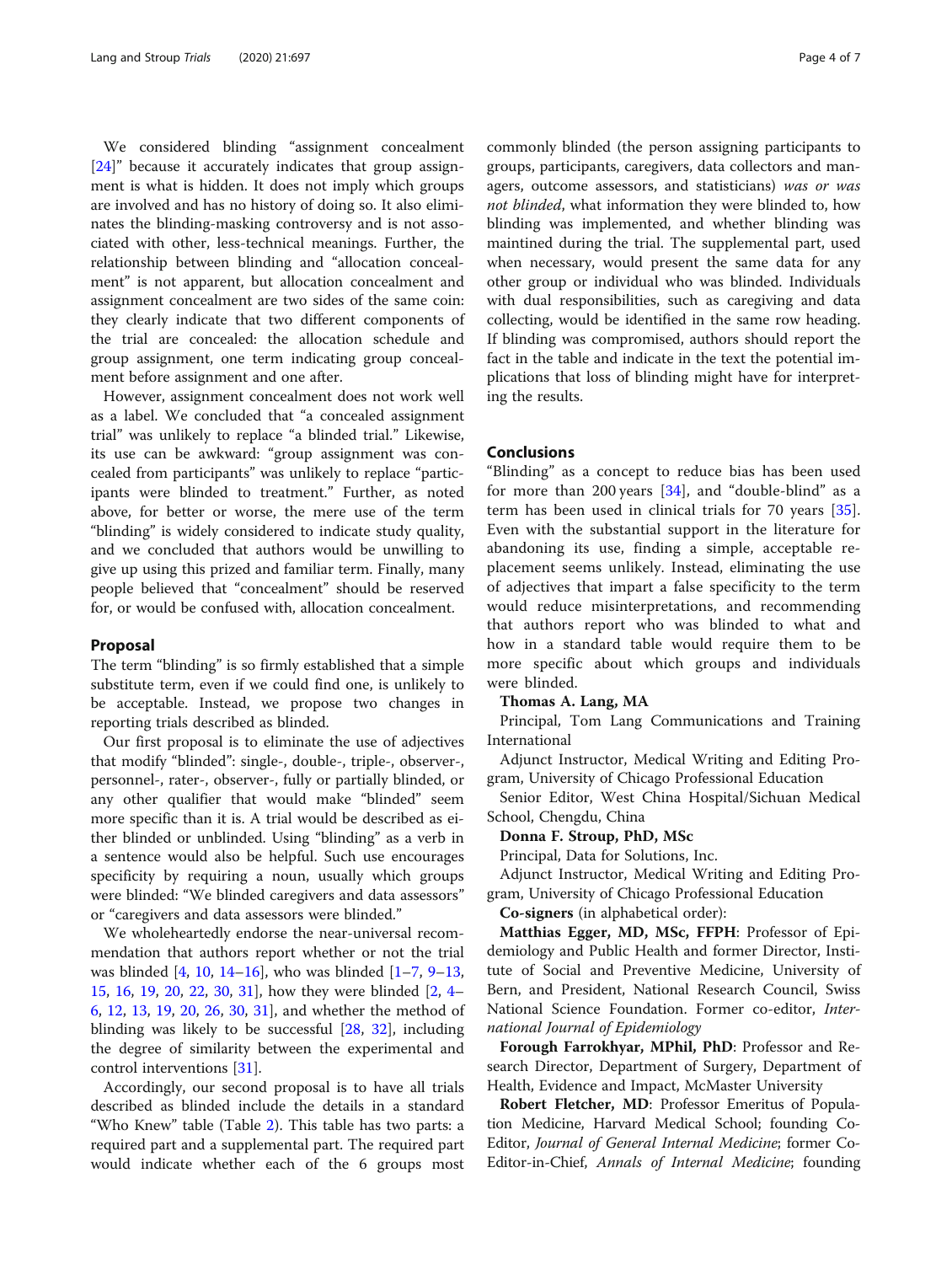<span id="page-4-0"></span>Table 2 A standard table for reporting the use of blinding in randomized trials of pharmaceutical interventions

| Group or individual blinded <sup>a</sup>   | Information withheld <sup>b</sup>                                             | Method of blinding <sup>c,d</sup>                      | Blinding<br>compromised      |
|--------------------------------------------|-------------------------------------------------------------------------------|--------------------------------------------------------|------------------------------|
|                                            | Required fields to be completed for all trials described as blinded           |                                                        |                              |
| Person assigning participants to<br>groups | Group assignment                                                              | Concealed allocation schedule                          | <b>No</b>                    |
| Participants                               | Group assignment                                                              | Placebo medications; sham surgeries                    | No                           |
| Care providers                             | Group assignment                                                              | Not told of group assignment                           | <b>No</b>                    |
| Data collectors and managers               | Group assignment                                                              | Not told of group assignment                           | No                           |
| Outcome assessors                          | Purpose of study; group assignment; participant<br>characteristics            | Participants given numerical identifiers               | No                           |
| Statisticians                              | Participant and group identities                                              | Participants and groups given numerical<br>identifiers | <b>No</b>                    |
|                                            | Supplemental fields for all blinded groups or individuals not mentioned above |                                                        |                              |
| Trial manager                              | Not applicable                                                                | $\cdots$                                               | $\cdots$                     |
| Pharmacists                                | Not applicable                                                                | .                                                      | $\cdots$                     |
| Laboratory technicians                     | Participant identities                                                        | Participants given numerical identifiers               |                              |
| Outcome adjudicators                       | Group assignment                                                              | Groups given numerical identifiers                     | Yes [put details<br>in text] |
| Data monitoring and safety<br>committees   | Not applicable                                                                | .                                                      | $\cdots$                     |
| Manuscript writers                         | Not blinded                                                                   | $\cdots$                                               | $\cdots$                     |

<sup>a</sup>Other groups or individuals in a trial that were capable of being blinded should be listed in the table, and whether or not they were blinded in the study should be indicated. Individuals with dual responsibilities, such as caregiving and data collecting, should be identified by combining the entries in the same row heading <sup>b</sup>Although group assignment is the information most commonly withheld in a blinded trial, data assessors, such as pathologists and radiologists, are often blinded to the purpose of the trial, group assignment, and the demographic and clinical characteristics of participants whose biopsy samples or images they are interpreting

<sup>c</sup>In many cases, authors should determine before the trial begins whether the method of blinding had a reasonable chance of being effective, including establishing the similarity between active and placebo preparations and the bioequivalent availability for two or more active drugs [\[33\]](#page-6-0). Testing the effectiveness of blinding after the trial has ended is uninformative because the results cannot be separated from pre-trial expectations of the success of the intervention [[32](#page-6-0)] <sup>d</sup> <sup>d</sup>If blinding has been compromised, authors should report the fact and indicate the potential implications the loss of blinding might have for interpreting the results

member, Word Association of Medical Editors (WAME); member, International Advisory Board, The Lancet

Suzanne W. Fletcher, MD: Professor Emerita of Population Medicine, Harvard Medical School; founding Co-Editor, Journal of General Internal Medicine; former Co-Editor-in-Chief, Annals of Internal Medicine; National Academy of Medicine; former member, American Board of Internal Medicine; founding member, US Preventive Services Task Force

R Brian Haynes, OC, MD, PhD, FRCPC: Professor Emeritus of Clinical Epidemiology and Biostatistics; Professor of Medicine, McMaster University; co-founder, Evidence-Based Medicine movement; founder, Health Information Research Unit; founding Editor, ACP Journal Club; lead developer of the structured abstract

Anne Holbrook, MD, PharmD, MSc, FRCPC: Professor, Department of Medicine, and Director, Division of Clinical Pharmacology & Toxicology, McMaster University; leading Canadian drug policy advisor and research lead for evidence-based therapeutics

Eileen K Hutton, RM, PhD, DSc (HC): Professor Emerita and former Assistant Dean, Faculty of Health Sciences, and former Director of Midwifery, McMaster University; Professor of Midwifery Science, Vrije University, Amsterdam; and Fellow, Canadian Academy of Health Sciences

Alfonso Iorio, MD, PhD, FRCPC: Professor, Department of Health Research Methods, Evidence and Impact; Bayer Chair for Clinical Epidemiology Research and Bleeding Disorders; Chief, Health Information Research Unit and Hamilton-Niagara Hemophilia Program, McMaster University

Richard L. Kravitz, MD, MSPH: Professor, Internal Medicine; Former Director, Center for Health Services Research in Primary Care, University of California, Davis; former co-Editor-in-Chief, Journal of General Internal Medicine; Director, UC Center Sacramento, a program providing leadership training in politics and relevant evidence for policymakers

José Florencio F. Lapeña Jr., MA, MD, FPCS: Professor of Otolaryngology; former Vice-Chancellor, University of the Philippines; Editor-in-Chief, *Philippine* Journal of Otolaryngology Head and Neck Surgery; Charter President, Philippine Association of Medical Journal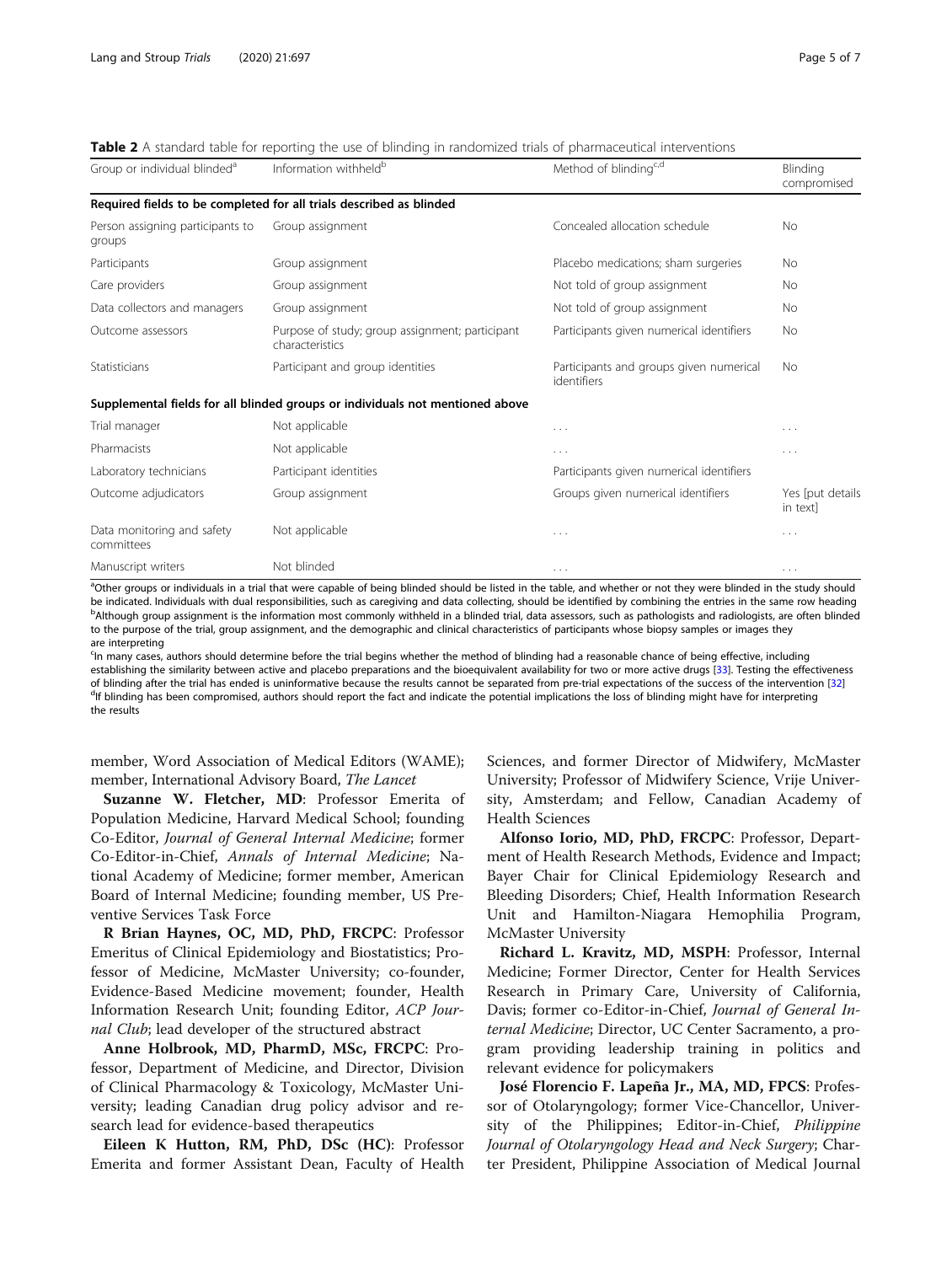<span id="page-5-0"></span>Editors; Past President, Asia Pacific Association of Medical Journal Editors (APAME); Secretary and Past Director, World Association of Medical Editors (WAME)

Maria del Carmen Ruiz-Alcocer, MD: Senior Medical Editor, Intersistemas Publishers; Former President, Mexican Association of Biomedical Journal Editors (AMERBAC); Past Director, World Association of Medical Editors (WAME); member, European Association of Science Editors (EASE)

Roberta Scherer, PhD: Senior Scientist, Clinical Trials and Evidence Synthesis, Johns Hopkins Bloomberg School of Public Health; former Associate Director, USA Cochrane Center; Adjunct Assistant Professor, Epidemiology & Public Health, University of Maryland School of Medicine

Christopher H. Schmid, PhD: Professor and Chair of Biostatistics and founding member and former Co-Director of the Center for Evidence Synthesis in Health in the Brown University School of Public Health; founding Co-Editor of Research Synthesis Methods; helped develop Institute of Medicine national standards for systematic reviews

Thomas A. Trikalinos, MD: Associate Professor of Health Services, Policy, and Practice; Director, Center for Evidence Synthesis in Health, School of Public Health, Brown University

Junmin Zhang, MD, PhD: Professor and Managing Director, Journal of Capital Medical University, Medical Education Management, Journal of Translational Neuroscience, Capital Medical University, Beijing, China

### Authors' contributions

TAL conceived the idea and wrote the initial draft. DFS critically appraised various drafts. Both authors approved the submitted final manuscript.

## Funding

The authors received no financial support for the research, authorship, or publication of this article.

#### Availability of data and materials

Not applicable

Ethics approval and consent to participate Not applicable

#### Consent for publication

Not applicable

## Competing interests

The authors declare no conflict of interest.

#### Author details

<sup>1</sup>West China Hospital/Sichuan Medical School Publishing Group, Kirkland, WA, USA. <sup>2</sup>Data for Solutions, Inc., Decatur, GA, USA.

# Received: 10 February 2020 Accepted: 13 July 2020 Published online: 05 August 2020

#### References

Devereaux PJ, Manns BJ, Ghali WA, et al. Physician interpretations and textbook definitions of blinding terminology in randomized controlled trials. JAMA. 2001;285:2000–3. [https://doi.org/10.1001/jama.285.15.2000.](https://doi.org/10.1001/jama.285.15.2000)

- 2. Schulz KF, Grimes DA. Blinding in randomised trials: hiding who got what. Lancet. 2002;359(9307):696–700. [https://doi.org/10.1016/S0140-](https://doi.org/10.1016/S0140-6736(02)07816-9) [6736\(02\)07816-9](https://doi.org/10.1016/S0140-6736(02)07816-9).
- 3. Haahr MT, Hróbjartsson A. Who is blinded in randomized clinical trials? A study of 200 trials and a survey of authors. Clin Trials. 2006;3(4):360–5. [https://doi.org/10.1177/1740774506069153.](https://doi.org/10.1177/1740774506069153)
- 4. Hróbjartsson A, Boutron I. Blinding in randomized clinical trials: imposed impartiality. Clin Pharmacol Ther. 2011;90(5):732–6. [https://doi.org/10.1038/](https://doi.org/10.1038/clpt.2011.207) [clpt.2011.207](https://doi.org/10.1038/clpt.2011.207) Epub 2011 Oct 12.
- 5. Schulz KF, Chalmers I, Altman DG. The landscape and lexicon of blinding in randomized trials. Ann Intern Med. 2002;136:254–9. [https://doi.org/10.1177/](https://doi.org/10.1177/1740774506069153) [1740774506069153](https://doi.org/10.1177/1740774506069153).
- 6. Moher D, Hopewell S, Schulz KF, et al. CONSORT 2010 explanation and elaboration: updated guidelines for reporting parallel group randomised trials. Int J Surg 2012;10(1):28–55. DOI: [https://doi.org/10.1016/j.ijsu.2011.10.](https://doi.org/10.1016/j.ijsu.2011.10.001) [001](https://doi.org/10.1016/j.ijsu.2011.10.001) Epub 2011 Oct 12. Review.
- 7. Miller LE, Stewart ME. The blind leading the blind: use and misuse of blinding in randomized controlled trials. Contemp Clin Trials. 2011;32:240–3. <https://doi.org/10.1016/j.cct.2010.11.004>.
- 8. Schulz KF, Chalmers I, Altman DG, et al. Allocation concealment: the evolution and adoption of a methodological term [https://www.](https://www.jameslindlibrary.org/articles/allocation-concealment-evolution-adoption-methodological-term/) [jameslindlibrary.org/articles/allocation-concealment-evolution-adoption](https://www.jameslindlibrary.org/articles/allocation-concealment-evolution-adoption-methodological-term/)[methodological-term/.](https://www.jameslindlibrary.org/articles/allocation-concealment-evolution-adoption-methodological-term/) [https://doi.org/10.1177/0141076818776604.](https://doi.org/10.1177/0141076818776604)
- 9. Montori VM, Bhandari M, Devereaux PJ, et al. In the dark: the reporting of blinding status in randomized controlled trials. J Clin Epidemiol. 2002;55: 787–90. [https://doi.org/10.1016/s0895-4356\(02\)00446-8.](https://doi.org/10.1016/s0895-4356(02)00446-8)
- 10. Viergever RF, Ghersi D. Information on blinding in registered records of clinical trials. Trials. 2012;13:210. [https://doi.org/10.1186/1745-6215-13-210.](https://doi.org/10.1186/1745-6215-13-210)
- 11. Devereaux PJ, Bhandari M, Montori VM, et al. Double blind, you have been voted off the island! Evid Based Ment Health. 2002;5(2):36–7. [12026889.](https://www.ncbi.nlm.nih.gov/pubmed/12026889)
- 12. Chan A-W, Tetzlaff JM, Altman DG, et al. SPIRIT 2013 Statement: defining standard protocol items for clinical trials. Ann Intern Med. 2013;158:200–7 PMCID: PMC5114122.
- 13. Karanicolas PJ, Farrokhyar F, Bhandari M. Practical tips for surgical research blinding: who, what, when, why, how? Can J Surg. 2010;53(5):345–8 PMCID: PMC2947122.
- 14. Park J, White AR, Stevinson C, Ernst E. Who are we blinding? A systematic review of blinded clinical trials. Perfusion. 2001;14:296–304.
- 15. Abdulraheem S, Lars BL. The reporting of blinding in orthodontic randomized controlled trials: where do we stand? Eur J Orthod. 2019:54–8. <https://doi.org/10.1093/ejo/cjy021>.
- 16. Penić A, Begić D, Balajić K. Definitions of blinding in randomised controlled trials of interventions published in high-impact anaesthesiology journals: a methodological study and survey of authors. BMC Open. 2020;10:e035168. <https://doi.org/10.1136/bmjopen-2019-035168>.
- 17. Gøtzsche PC. Blinding during data analysis and writing of manuscripts. Control Clin Trials. 1996;17:285–90. [https://doi.org/10.1016/0197-](https://doi.org/10.1016/0197-2456(95)00263-4) [2456\(95\)00263-4](https://doi.org/10.1016/0197-2456(95)00263-4).
- 18. Galvez-Olortegui JK, Gonzales-Saldaña J, Garcia-Gomez I, et al. Bias control in clinical trials: masking or blinding. Medwave. 2015;15(11):e6349. [Article in English, Spanish]. <https://doi.org/10.5867/medwave.2015.11.6349>.
- 19. Indrayan A, Holt MP. Blinding, masking and concealment of allocation. In: Concise encyclopedia of biostatistics for medical professionals. Boca Ratan, Florida: Taylor & Francis Group. CRC Press; 2016. ISBN 13: 9781482243871. Available at [https://kametthfq.updog.co/a2FtZXR0aGZxMTQ4MjI0Mzg3Mw.](https://kametthfq.updog.co/a2FtZXR0aGZxMTQ4MjI0Mzg3Mw.pdf) [pdf](https://kametthfq.updog.co/a2FtZXR0aGZxMTQ4MjI0Mzg3Mw.pdf). Accessed 12/11/2019.
- 20. Antunes-Foschini R, Alves M, Silva PJ. Blinding or masking: which is more suitable for eye research? Arq Bras Oftalmol. 2019;82(5):V–VI. [https://doi.org/](https://doi.org/10.5935/0004-2749.20190085) [10.5935/0004-2749.20190085.](https://doi.org/10.5935/0004-2749.20190085)
- 21. Lasagna L. The controlled trial: theory and practice. J Chronic Dis. 1955;1: 353–67. [https://doi.org/10.1016/0021-9681\(55\)90090-4](https://doi.org/10.1016/0021-9681(55)90090-4).
- 22. Schulz KF, Altman DG, Moher D. Blinding is better than masking. Response to Morris D, Fraser S, Wormald R. Masking is better than blinding. BMJ. 2007; 334:799. [https://doi.org/10.1016/0002-9343\(50\)90017-9](https://doi.org/10.1016/0002-9343(50)90017-9).
- 23. Morris D, Fraser S, Wormald R. Masking is better than blinding. BMJ. 2007;334: 799. <https://doi.org/10.1136/bmj.39175.503299.94> (Published 12 April 2007).
- 24. Lang T. Masking or blinding? An unscientific survey of mostly medical journal editors on the great debate. Med Gen Med. 2000;2:E25 PMID: 11104471.
- 25. Pandis N. Blinding or masking. Am J Orthod Dentofac Orthop. 2012;141: 389–90. [https://doi.org/10.1016/j.ajodo.2011.10.019.](https://doi.org/10.1016/j.ajodo.2011.10.019)